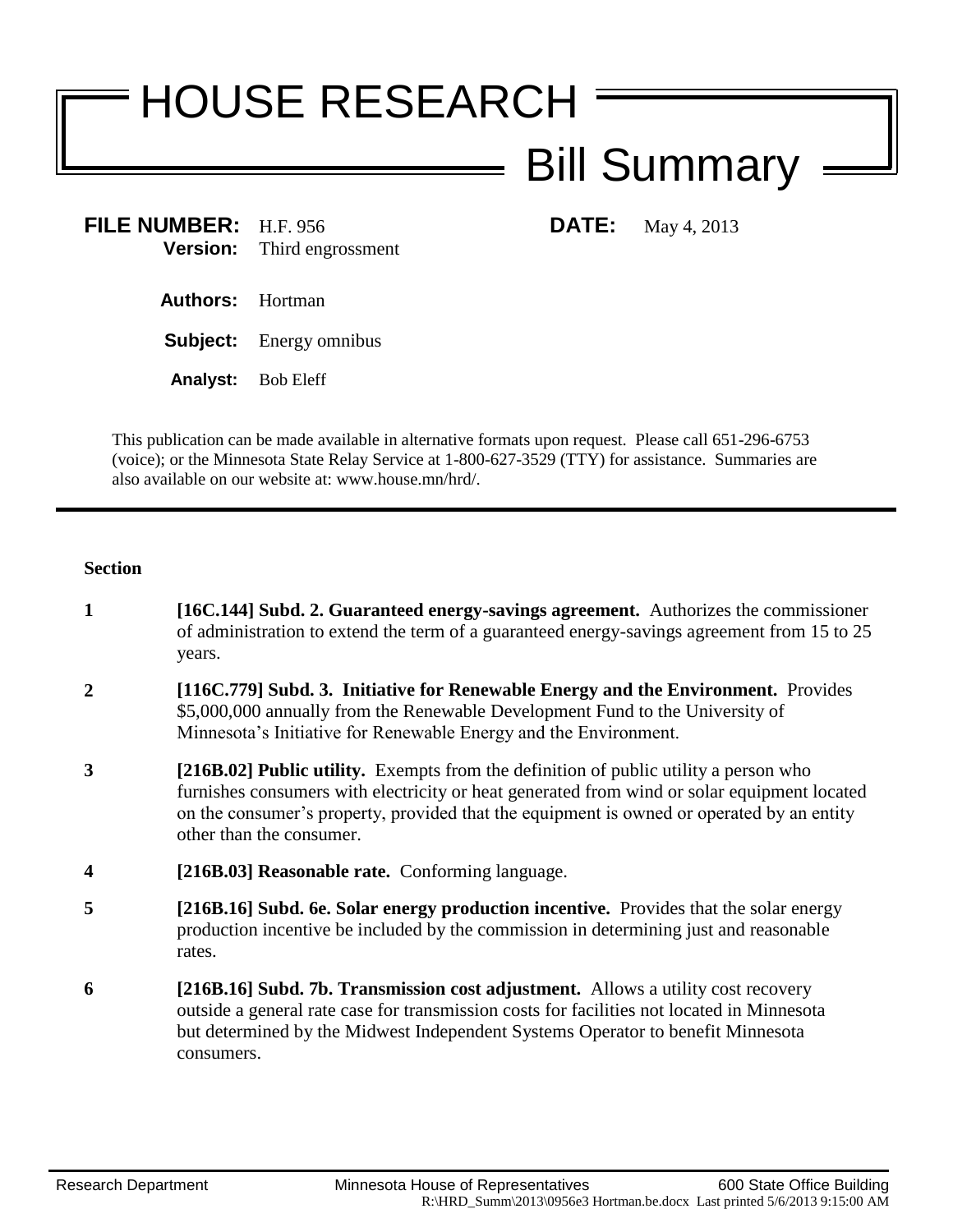<span id="page-1-0"></span>**7 [216B.1635] Recovery of gas utility infrastructure costs.** Allows for utility cost recovery outside of a general rate case for replacing and updating natural gas distribution pipelines and other infrastructure as required under federal law.

# **8 [216B.164] Definitions.**

- **9 [216B.164] Subd. 3. Purchases; small facilities.** Increases the maximum capacity of distributed generation facilities interconnected with a public utility that are eligible for reimbursement for excess electricity generation under the net metering statutes from 40 to 1,000 kilowatts.
- **10 [216B.164] Subd. 4. Purchases; wheeling; costs.** Increases to 1,000 kilowatts the maximum capacity of a facility interconnected with a public utility that, under this subdivision, must be paid the utility's avoided energy costs for excess generation.
- **11 [216B.164] Subd. 4b. Aggregation of meters.** Requires a utility to accommodate a customer who requests the installation of multiple meters**.**
- **12 [216B.164] Subd. 4c. Limiting cumulative generation prohibited.** Prohibits the commission from limiting the aggregate level of net metering capacity on a public utility's system to a level below 5 percent of average annual electricity sales during the past three years.
- **13 [216B.164] Subd. 6. Rules and uniform contract.** Requires the commission to establish a statewide uniform contract for a facility having less than 1,000-kilowatt capacity.
- **14 [216B.164] Subd. 10. Energy for public buildings.** Allows a wind generator or wind storage device with a capacity up to 3.5 megawatts to be subject to net metering provisions.
- **15 [216B.1641] Value of solar rate.**

**Subd. 1. Definition.** Defines "solar photovoltaic device."

**Subd. 2. Applicability.** Specifies that this section applies to all public utilities.

Allows a customer to elect to be compensated for excess electricity purchased by a utility under this section or the net metering statutes.

Caps a solar photovoltaic device subject to this section at two megawatts capacity.

 **Subd. 3. Standby charge prohibited.** Prohibits a utility from applying a standby charge to a solar photovoltaic device governed under this section.

 **Subd. 4. Standard contract.** Requires the commission to establish a statewide uniform contract with at least a 20-year term to be used by a utility purchasing energy from a solar photovoltaic device electing to be governed under this section.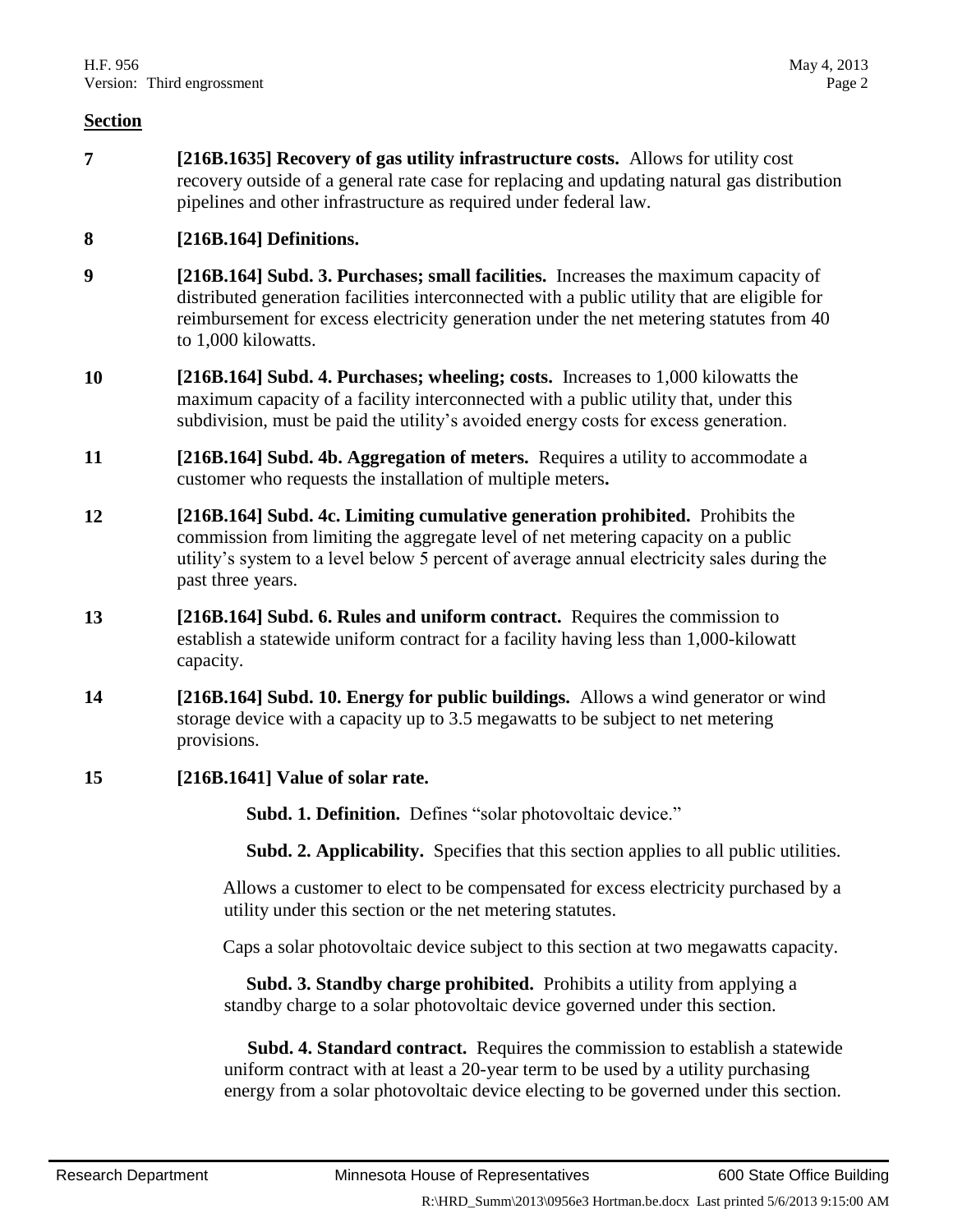**Subd. 5. Credits.** Requires a utility to purchase all energy and capacity offered by a solar photovoltaic device to which it is interconnected for the term of the contract and to credit those purchases to the owner of the device at the value of solar rate.

 **Subd. 6. Value of solar rate; guidance document.** Directs the Department of Commerce, after obtaining input from stakeholders and the public, to develop a value of solar guidance document by December 1, 2013, that specifies the components that must be used to calculate the value of solar rate (VSR). The department may incorporate additional amounts into the VSR, including measurable economic development benefits of solar energy. The guidance document may be revised annually.

 **Subd. 7. Utilities to offer tariff.** Requires utilities subject to this section to file a VSR tariff with the commission by April 1, 2014, and annually thereafter.

 **Subd. 8. Value of solar rate; billing.** Directs that owners of solar photovoltaic devices receiving the VSR are to receive their regular electric bill based on their consumption and are to be credited the VSR for all their electricity production. Separate meters measuring consumption and generation are required to be provided by the utility.

 **Subd. 9. Commission review; approval.** Directs the commission to review the VSR tariff submitted by utilities, approve or modify it by July 1, 2014, and issue an order to all electric utilities to begin crediting the VSR to owners of solar photovoltaic devices. Prohibits the commission from approving a VSR lower than a utility's retail rate.

#### **16 [216B.1651] Definitions.**

**Subd. 2. Community solar generating facility.** Defines a community solar generating facility as a solar photovoltaic device with a capacity under two megawatts that sells subscriptions for portions of its generation to subscribers that live within the electric service area of the public utility to which the facility is interconnected.

# **17 [216B.1652] Subscriptions.**

 **Subd. 1. Presale of subscriptions.** Prohibits construction of a community solar generating facility until contracts have been executed that represent at least 80 percent of the facility's capacity.

 **Subd. 2. Size.** Requires a subscription to be capped at 120 percent of the annual average electricity consumption at the site. A subscriber may not own subscriptions whose total capacity exceeds the maximum capacity of a facility subject to the net metering statute. If a subscriber receives electricity generated from a renewable energy source prior to purchasing a subscription, the capacity of the source must be subtracted from the subscriber's otherwise allowable maximum capacity to be received from the community solar generating facility.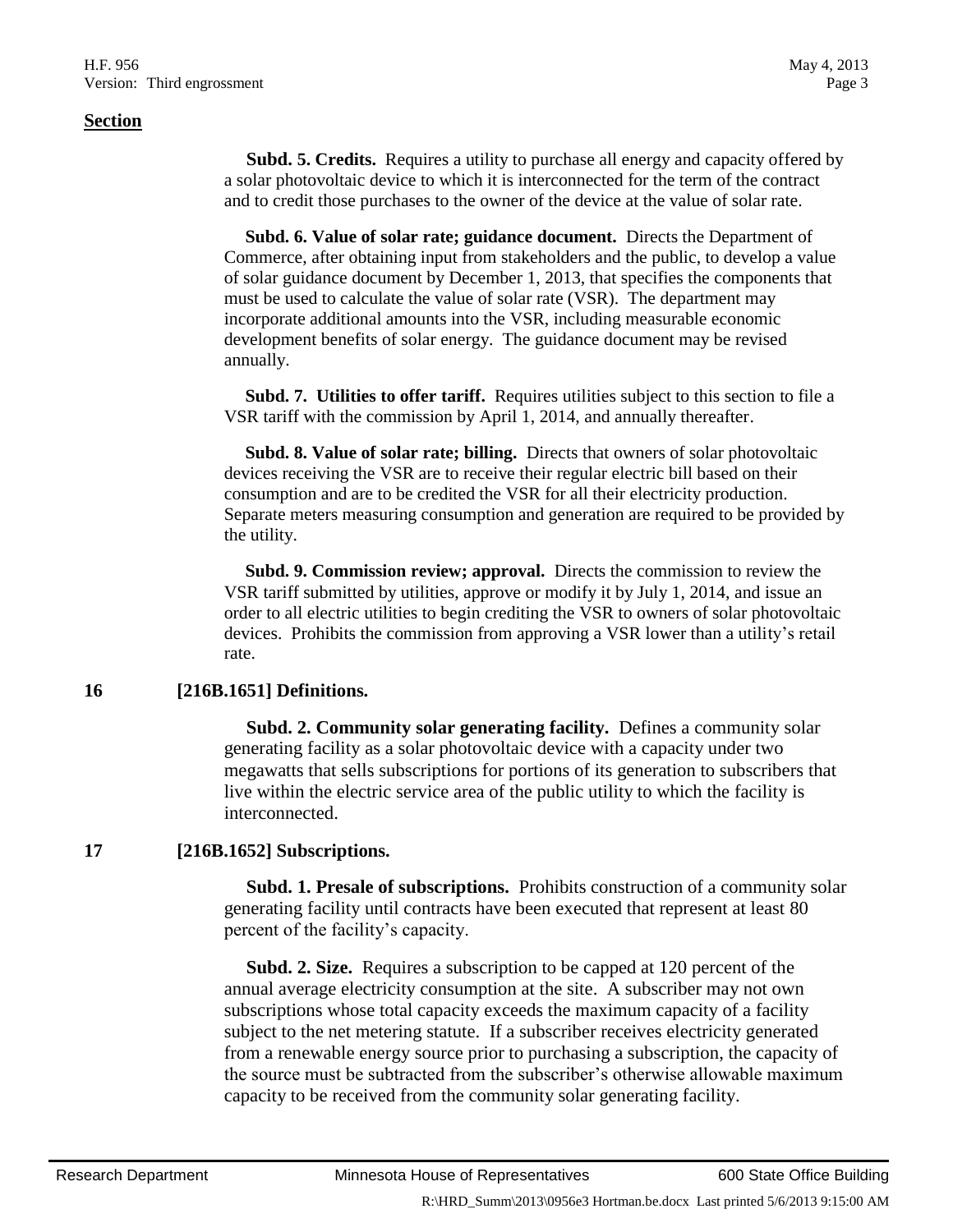**Subd. 3. Certification.** Requires a subscriber to be provided with certain information prior to purchasing a subscription.

 **Subd. 4. On-site subscriber.** Specifies that a subscriber owning the property on which a community solar generating facility is located has no additional rights than any other subscriber.

 **Subd. 5. Subscription prices.** Specifies that subscription prices are not subject to regulation by the commission, but are negotiated between subscribers and the facility.

 **Subd. 6. Subscription transfer.** Requires a subscriber terminating a contract with the facility to transfer it to an eligible subscriber or to the facility.

 **Subd. 7. New subscribers.** Requires the facility to provide the utility with which it is interconnected information regarding new subscribers.

 **Subd. 8. Meter change.** Requires a subscriber moving to a different property served by the facility to notify the facility within 30 days.

 **Subd. 9. Renewable energy credits.** Provides that a subscriber owns the renewable energy credits allotted to the subscription.

 **Subd. 10. Disputes.** Provides that disputes between the facility and the utility be resolved under the mechanism available under the net metering statute.

#### **18 [216B.1635] Disposition of electricity generated.**

 **Subd. 1. Allocation.** Provides that a subscriber is allocated electricity generated by the facility proportional to the size of the subscription. Subscribers may not resell electricity governed by the contract. Any excess generation by the facility above the needs of subscribers must be sold to the utility.

 **Subd. 2. Utility purchases.** Requires the interconnecting utility to purchase all excess electricity generated by the facility for the price paid under the net metering law or any other law governing prices paid for solar energy.

 **Subd. 3. Interconnection.** Requires the commission to establish uniform interconnection fees for solar community generating facilities.

 **Subd. 4. Nonutility status.** Provides that a community solar generating facility is not a public utility.

**19 [216.1654] Billing.** Describes the billing procedure for subscribers and requires the Department of Commerce to establish a uniform administrative system to credit the utility accounts of subscribers. Requires the commission to examine whether the rate paid by a utility to a facility should be adjusted to reflect the utility's actual fixed costs.

**20 [216B.1691] Subd. 1. Definitions.** Defines "renewable energy credit."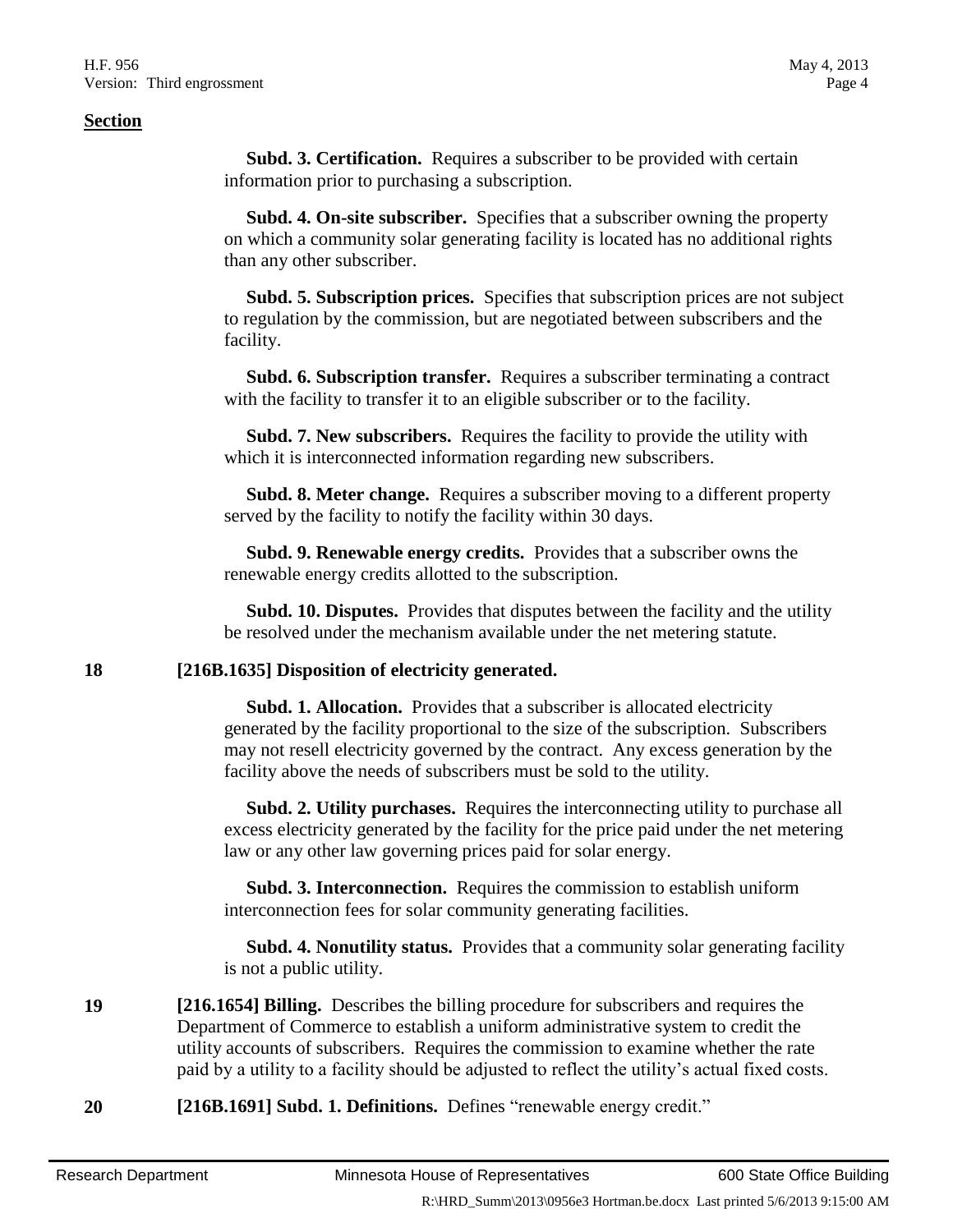- **21 [216B.1691] Subd. 2a. Eligible energy technology standard.** Requires that each public utility generate or procure 40 percent of its retail electricity sales from renewable sources by 2030.
- **22 [216B.1691] Subd. 2e. Rate impact of standard compliance; report.** Requires the commission to develop a uniform reporting system for utilities analyzing the rate impact of compliance with the Renewable Energy Standard.
- **23 [216B.1691] Subd. 2f. Solar energy standard.** Establishes a separate Solar Energy Standard for public utilities, with a target of 0.5 percent in 2016, two percent in 2020, and four percent in 2025.
- **24 [216B.1692] Subd. 1. Qualifying projects.** Specifies that a utility air emissions control project may be approved by the commission to obtain cost recovery outside of a rate case if the facilities on which the controls are to be installed are located outside the state and are needed to comply with federal or state air regulations and the project has received an advance determination of prudence by the commission.
- **25 [216B.1692] Subd. 1a. Exemption.** Exempts a project from provisions that are satisfied by the requirement that the project receive an advance determination of prudence from the commission.
- **26 [216B.1692] Subd. 8. Sunset.** Extends the expiration of this section by five years to 2020.
- **27 [216B.1695] Subd. 5. Cost recovery.** Allows recovery of costs of an emissionsreduction project in a rider approved under section 216B.1692.
- **28 [216B.1695] Subd. 5a. Rate of return.** Allows the commission to allow a rate of return on an emissions-reduction project at a rate determined to be in the public interest.
- **29 [216B.23] Subd. 1a. Authority to issue refund.** Conforming language.
- **30 [216B.241.] Subd. 1e. Applied research and development grants.** Requires the commissioner of commerce to annually assess utilities \$500,000 annually for a grant to the Clean Energy Resource Teams established under section 216C.385.
- **31 [216B.241] Subd. 5c. Large solar electric generating plant.** Conforming language.
- **32 [216B.2411] Subd. 3. Other provisions.** Conforming language.
- **33 [216B.40] Exclusive service right; service extension.** Specifies that an electric utility has an exclusive right to service customers in its service territory by electric line.
- **34 [216C.412] Solar energy production incentive.**

 **Subd. 1. Applicability.** Specifies that this section applies to all public utilities providing retail electric service.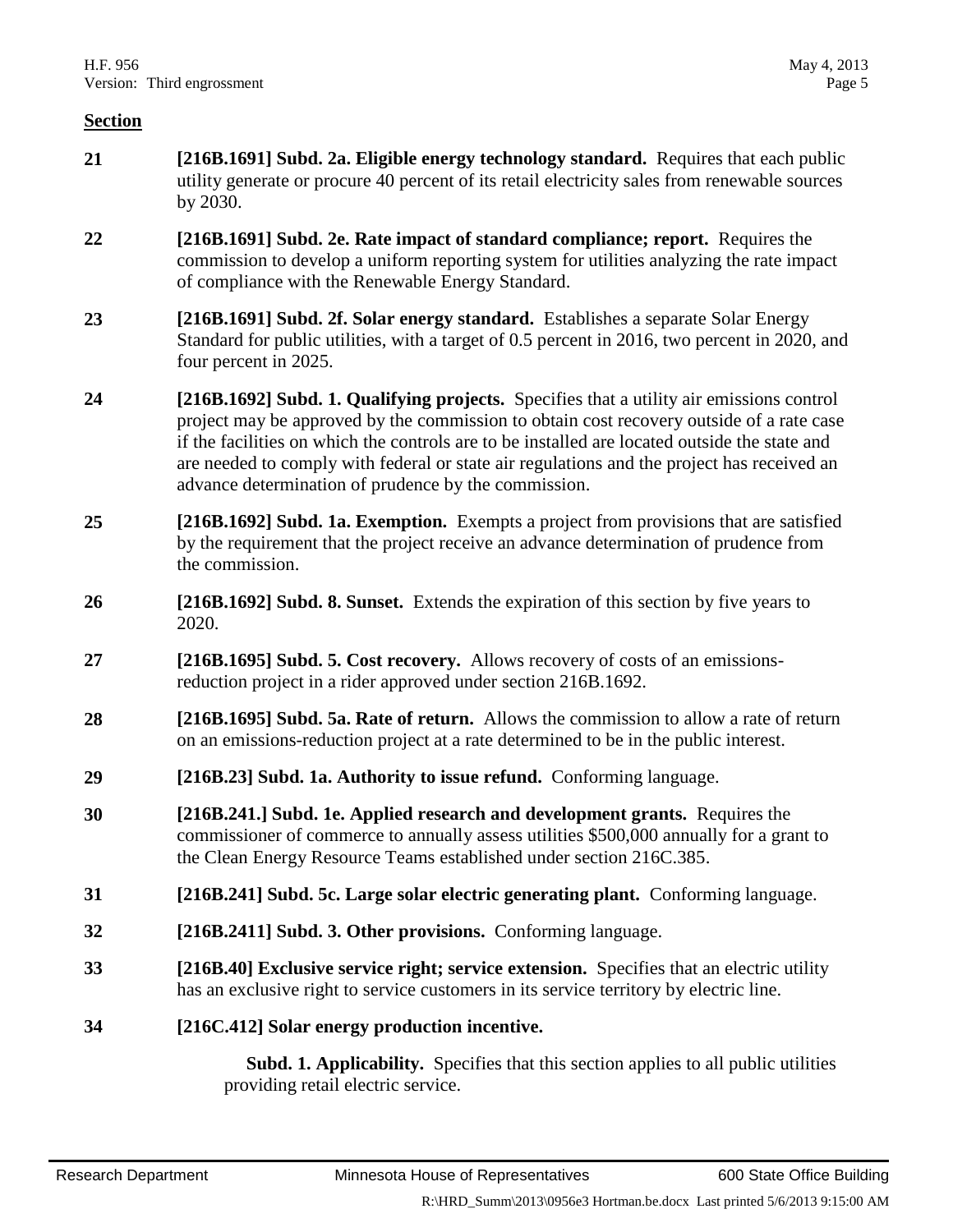**Subd. 2. Incentive amount.** Requires owners of solar photovoltaic devices to apply to the utility to which it is interconnected in order to receive an incentive payment. Payments are made on a first-come, first-served basis, may not be paid to owners of devices with a capacity greater than two megawatts, and may not exceed in aggregate during any calendar year more than 1.33 percent of a utility's gross operating revenues from electricity sales during the previous year.

 **Subd. 3. Eligibility window.** Specifies that incentive payments may be paid to owners of solar photovoltaic devices that first begin generating electricity after January 1, 2014, and must continue to be available through 2049. An owner may receive payments for 20 years.

 **Subd. 4. Amount of payment.** Specifies that the incentive is paid on a perkilowatt hour generated basis and is equal to a reference price, specified for residential and commercial projects of various sizes and ranging from 13.6 to 20.4 cents per kilowatt-hour, minus the value of solar rate approved by the commission under section 216B.1641. The commissioner of commerce may adjust the reference price annually.

 **Subd. 5. Dispute resolution.** Specifies that disputes between owners of solar photovoltaic devices and utilities regarding incentive payments shall be resolved by the commissioner of commerce.

- **35 [216C.413] Definitions.** Defines "Made in Minnesota."
- **36 [216C.414] "Made In Minnesota" production incentive account.** Establishes an account from which incentive payments are paid to owners of solar photovoltaic modules that are "Made in Minnesota." \$5,000,000 is annually transferred to the account from the renewable development fund. Sums sufficient to make the payments are annually appropriated to the commissioner of commerce.
- **37 [216C.415] "Made In Minnesota" solar energy production incentive; qualification.** Requires manufacturers of solar photovoltaic devices seeking to qualify them as "Made in Minnesota" to submit an application to the commissioner of commerce, who will reject or approve an application within 90 days. The commissioner may revoke a solar module's "Made in Minnesota" certification if the module no longer qualifies.

# **38 [216C.416] "Made In Minnesota" solar energy production incentive.**

 **Subd. 1. Setting incentive.** Requires the commissioner of commerce to set an incentive amount for a solar photovoltaic module that has been certified as "Made in Minnesota" within 90 days of that certification. The per-kilowatt-hour generated incentive amount is paid to an owner for ten years.

 **Subd. 2. Criteria for determining incentive amount.** Requires the commissioner to set the incentive amount at a level that allows an owner a reasonable return on the owner's investment, considering the installed cost of the device, federal tax incentives received by the owner, the declining efficiency of the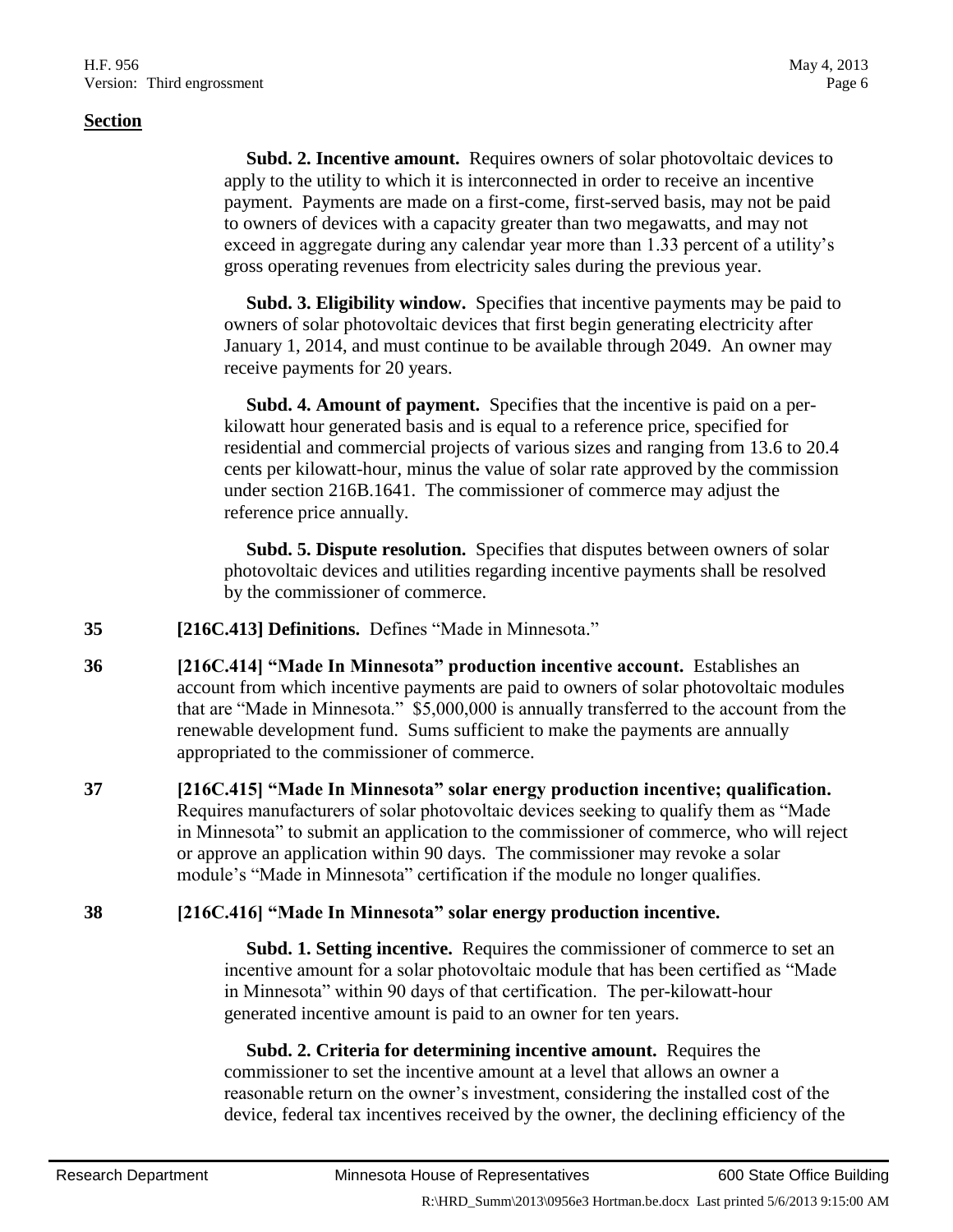modules over time, and other factors. The commissioner shall revise the incentive amount annually based on these factors. The incentive may not exceed 40 percent of the average installation cost-per-kilowatt, after taxes.

 **Subd. 3. Metering of production.** Requires a utility to provide a meter, paid for by the owner of the solar photovoltaic device, to measure production in order for the owner to receive incentive payments, and to submit production data to the commissioner.

 **Subd. 4. Payment due date.** Requires incentive payments to be made no later than July 1 following the year of production.

 **Subd. 5. Renewable energy credits.** Provides that renewable energy credits attached to electricity generated by a solar photovoltaic device receiving payments under this section belong to the interconnected utility.

# **39 [216C.417] "Made In Minnesota" solar energy production incentive; payment.**

 **Subd. 1. Incentive payment.** Limits incentive payments to owners of solar photovoltaic devices whose capacity is less than 40 kilowatts that have received a "Made in Minnesota" certification from the commissioner and have installed the device on residential or commercial property.

 **Subd. 2. Application process.** Requires applications for the incentive to be submitted to the commissioner in January and February. The commissioner shall use a random method to approve the number of applications the commissioner determines will exhaust the funds available for the ten-year duration of the incentive.

 **Subd. 3. Commissioner approval of incentive application.** Requires the commissioner to disapprove applications if the commissioner determines that funding is insufficient to pay the incentive for any portion of the ten-year payment period, and to establish an annual cap on the cumulative capacity of projects awarded incentives that year.

 **Subd. 4. Eligibility window; payment duration.** Restricts payments to solar photovoltaic devices installed generating electricity between 2014 and the end of 2023. No payments may be made after 2033.

 **Subd. 5. Allocation of payments.** Requires incentive payments to be split evenly between residential and commercial applicants. Encourages the commissioner to distribute incentives throughout all regions of the state.

 **Subd. 6. Limitation.** Prohibits an owner that has received an incentive under this section from receiving a "Made in Minnesota" rebate under section 116C.7791 for the same modules.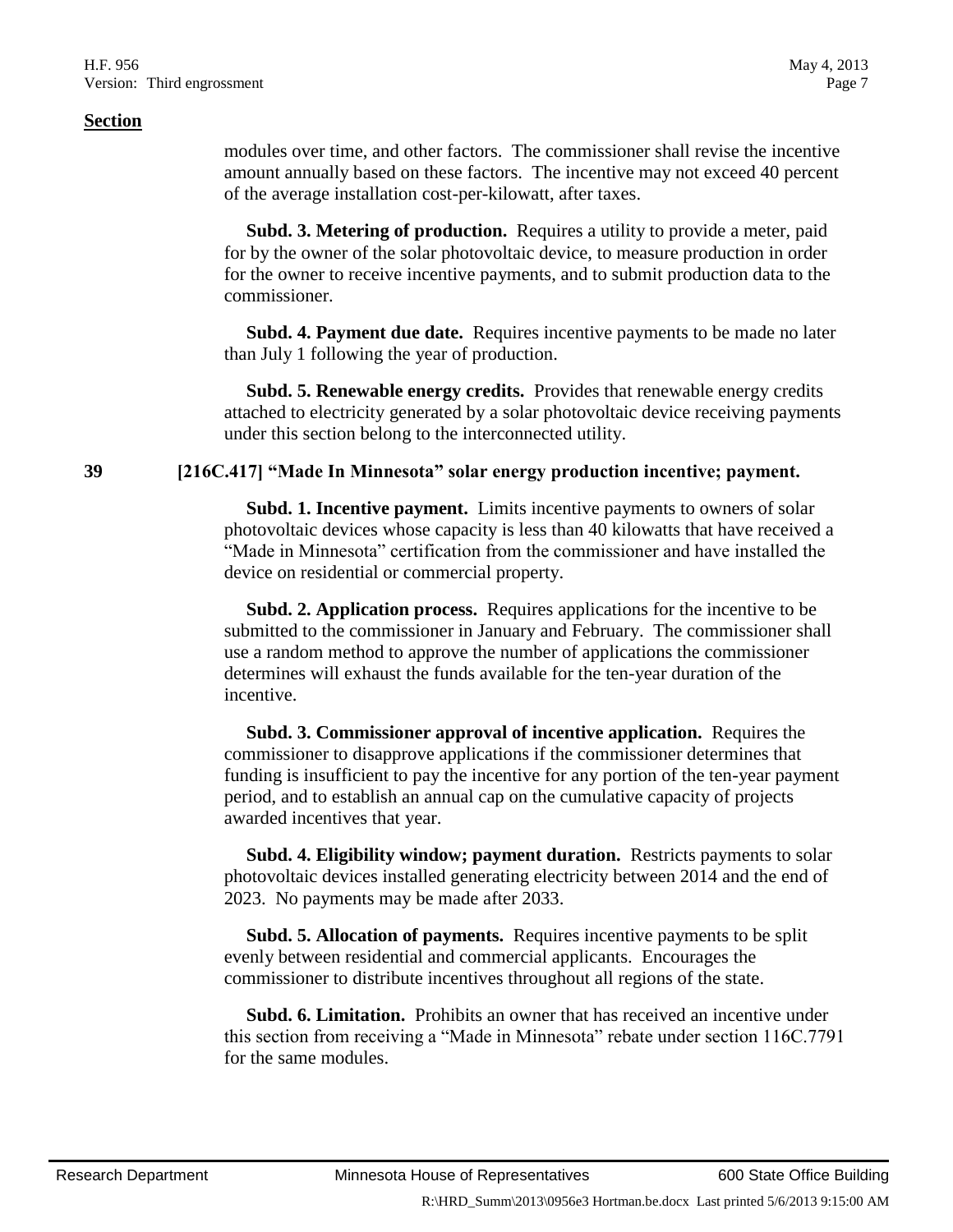- **40 [216C.436] Subd. 7. Repayment.** Provides that repayments of loans made by a city to a commercial or residential property owner to install conservation investments or renewable energy devices may be made via special assessments on property taxes for a term of 20 years.
- **41 [216C.436] Subd. 8. Bond issuance; repayment.** Provides that the revenue bonds sold by the city to finance the loans made under the previous section must be payable within 20 years of issuance.
- **42 Laws 2005, ch. 97, art. 10, § 3. Sunset.** Extends the expiration date of the statute amended in section [7](#page-1-0) above by eight years to 2023.
- **43 Study of potential for solar energy installations on public buildings.** Requires the commissioner of commerce to contract for a study to estimate the space available on public buildings for solar installations.
- **44 Transmission for future renewable energy standard.** Requires the public utilities commission to order all electric utilities and transmission companies to develop plans for transmission enhancements necessary to support the increase in the Renewable Energy Standard to 40 percent by 2030.
- **45 Solar interconnection study.** Requires each electric utility to provide to the commissioner of commerce an assessment of the amount of capacity available on nonresidential buildings in its service area, and what the costs of necessary upgrades to the distribution system to allow such interconnections would be.
- **46 Value of on-site energy storage study.** Requires the commissioner of commerce to contract for a study to analyze the costs and benefits of installing utility-managed energy storage devices in residential and commercial properties and existing barriers to their installation.
- **47 Value of solar thermal study.** Requires the commissioner of commerce to contract for a study to analyze the costs and benefits of installing solar thermal devices in residential and commercial properties.
- **48 Severability.** Provides that if any provision of this act is found to be unconstitutional the remaining provisions are valid.
- **49 Appropriation.** Appropriates \$212,000 in FY 2014, \$100,000 in 2015, from the general fund that was deposited from the commerce department's assessment on utilities to the commissioner of commerce to carry out the activities required under this act.

Appropriates \$436,000 in FY 2014, and \$226,000 in 2015 from the general fund that was deposited from the Public Utilities Commission's assessment on utilities to the commission to carry out the activities required under this act.